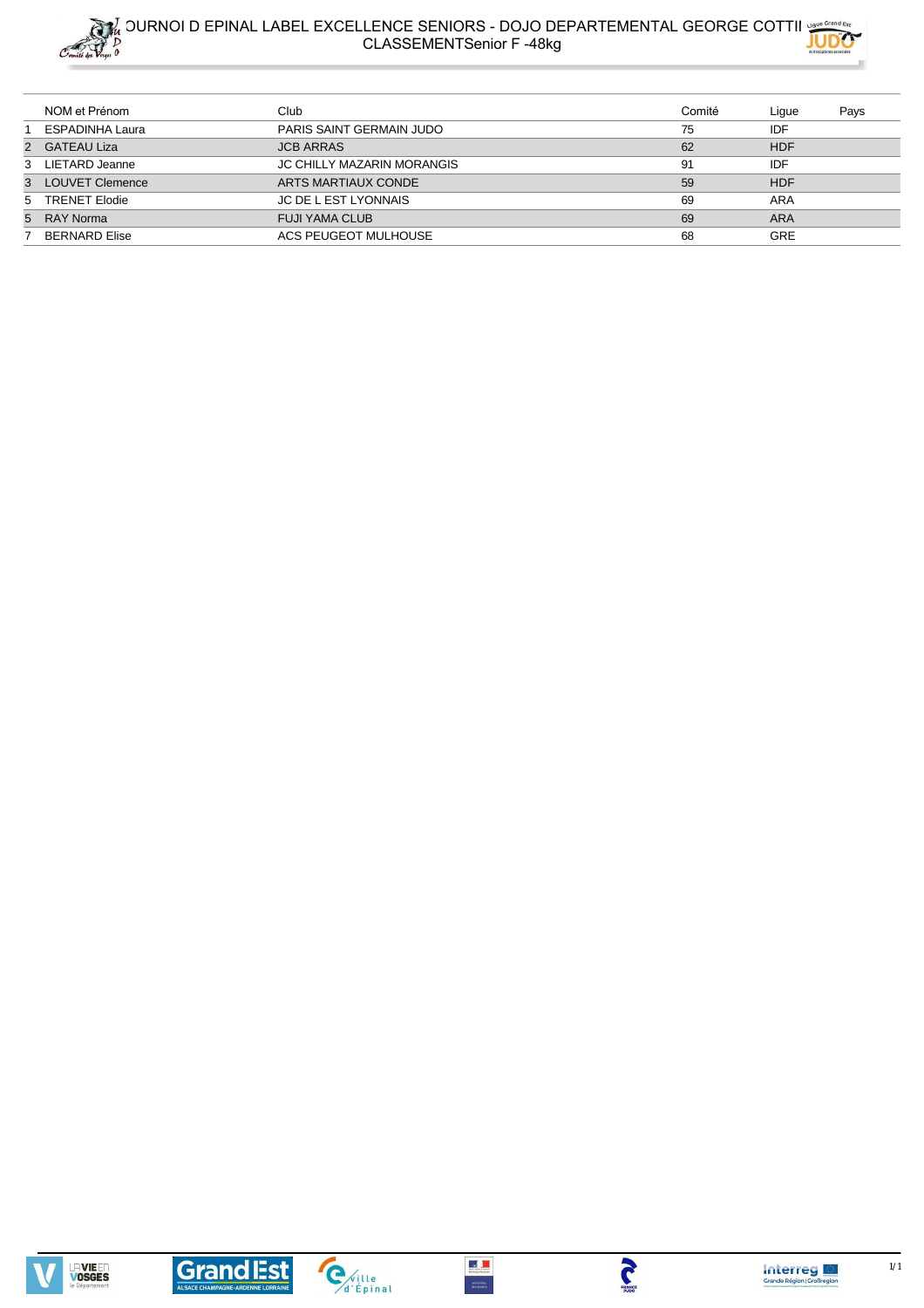



|                | NOM et Prénom              | Club                           | Comité     | Lique       | Pays |
|----------------|----------------------------|--------------------------------|------------|-------------|------|
|                | <b>SILVESTRE Karen</b>     | <b>JUDO CLUB JUNIVILLE</b>     | 08         | <b>GRE</b>  |      |
| 2              | <b>LEBRUN Lalou</b>        | <b>JCFL GRADIGNAN</b>          | 33         | AQU         |      |
| 3              | METROT Lea                 | NICE JUDO                      | 06         | <b>PACA</b> |      |
| 3              | <b>CHEVALIER Mathilde</b>  | JUDO CLUB DE PONTAULT COMBAULT | 77         | <b>IDF</b>  |      |
| 5              | <b>VETTER Oceane</b>       | <b>DOJO ROMANAIS</b>           | DA         | ARA         |      |
| 5              | <b>FERNANDEZ Michelle</b>  | SUISSE JUDO TEAM (SUI)         | <b>CHE</b> | <b>CHE</b>  |      |
| $\overline{7}$ | <b>BRUN Lea</b>            | STADE CLERMONTOIS              | 63         | ARA         |      |
| $\overline{7}$ | <b>FRANCQUEMBERGUE Lea</b> | <b>VOSGES JUDO</b>             | 88         | <b>GRE</b>  |      |
| NC.            | DE GOER DE HERVE Clelia    | <b>ASPTT METZ JUDO</b>         | 57         | <b>GRE</b>  |      |
| <b>NC</b>      | <b>DELPLANQUE Oceane</b>   | <b>J.A.ST AVOLD</b>            | 57         | <b>GRE</b>  |      |







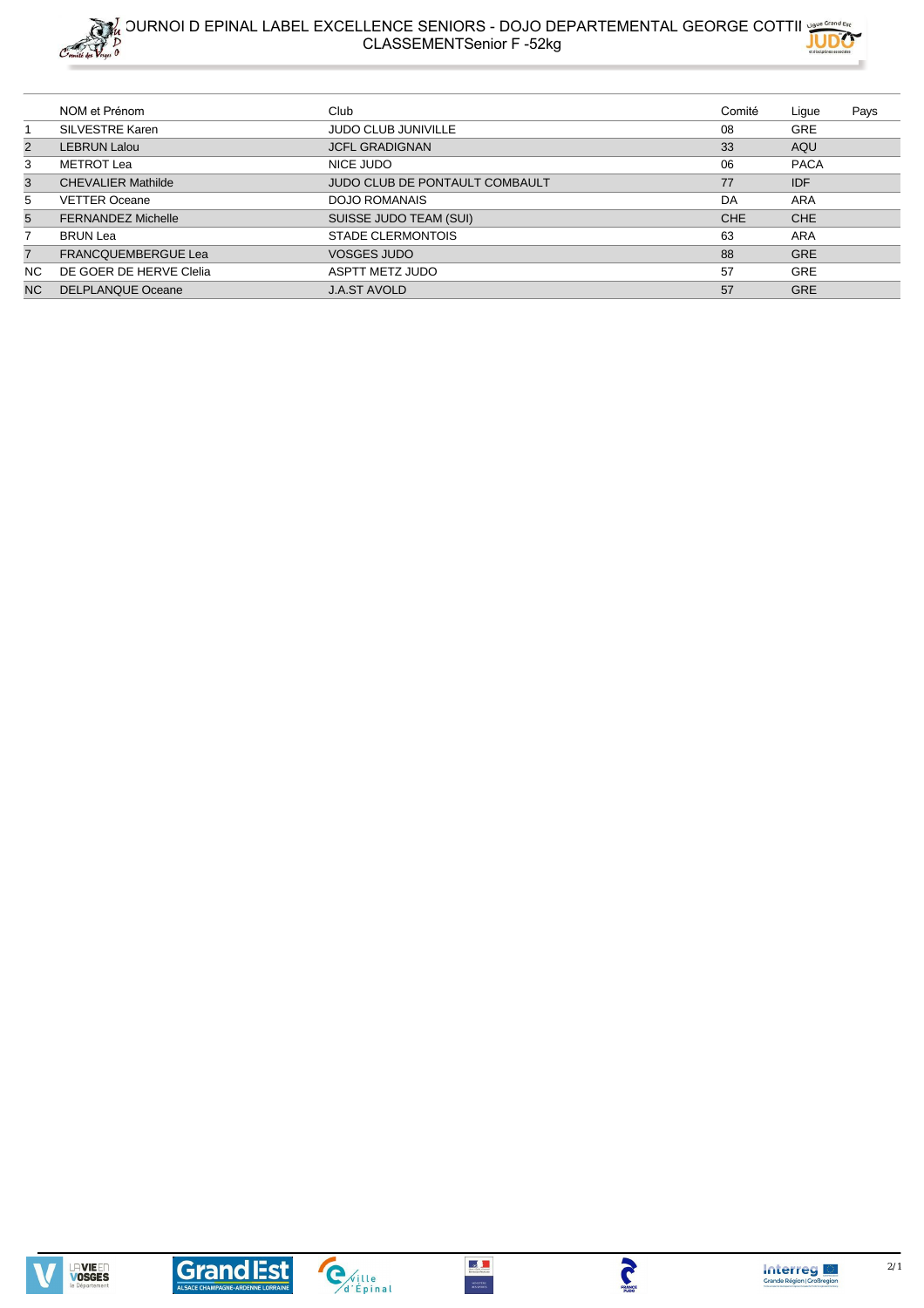



|                | NOM et Prénom            | Club                             | Comité     | Lique      | Pays |
|----------------|--------------------------|----------------------------------|------------|------------|------|
|                | <b>ARTHUIS Morgane</b>   | LA COURONNE GD ANGOULEME JUDO    | 16         | AQU        |      |
| $\overline{2}$ | <b>CALLAMAND Anaelle</b> | AJBD21-25                        | 21         | <b>BFC</b> |      |
| 3              | <b>WATTECANT Ylona</b>   | ACBB BOULOGNE                    | 92         | <b>IDF</b> |      |
| 3              | <b>HUBAULT Lou Ann</b>   | AMIENS SOMME CLUB                | 80         | <b>HDF</b> |      |
| 5              | <b>LEMAITRE Manon</b>    | US DES CHEMINOTS                 | 08         | <b>GRE</b> |      |
| 5              | <b>MUNIER Chloe</b>      | AJ54                             | 54         | <b>GRE</b> |      |
|                | <b>WUILLOT Gabrielle</b> | FLAM 91                          | 91         | <b>IDF</b> |      |
| $\overline{7}$ | <b>LECHARLIER Manon</b>  | <b>JUDO CLUB FRAMERIES (BEL)</b> | <b>BEL</b> | <b>BEL</b> |      |
| NC.            | <b>MAILLE Mathilde</b>   | ACBB BOULOGNE                    | 92         | <b>IDF</b> |      |
| <b>NC</b>      | <b>THIEFFENAT Thea</b>   | <b>JC LA MOTTE SERVOLEX</b>      | 73         | <b>ARA</b> |      |
| NC.            | <b>HUBERT Alexiane</b>   | <b>DOJO ROMANAIS</b>             | DA         | <b>ARA</b> |      |
| <b>NC</b>      | ROGOVITZ Lauranne        | <b>JC BAN ST MARTIN</b>          | 57         | <b>GRE</b> |      |
| NC.            | <b>TSCHOPP Evelyne</b>   | SUISSE JUDO TEAM (SUI)           | <b>CHE</b> | <b>CHE</b> |      |







 $MNSITAL  
DS KOMTS$ 



**TANGE**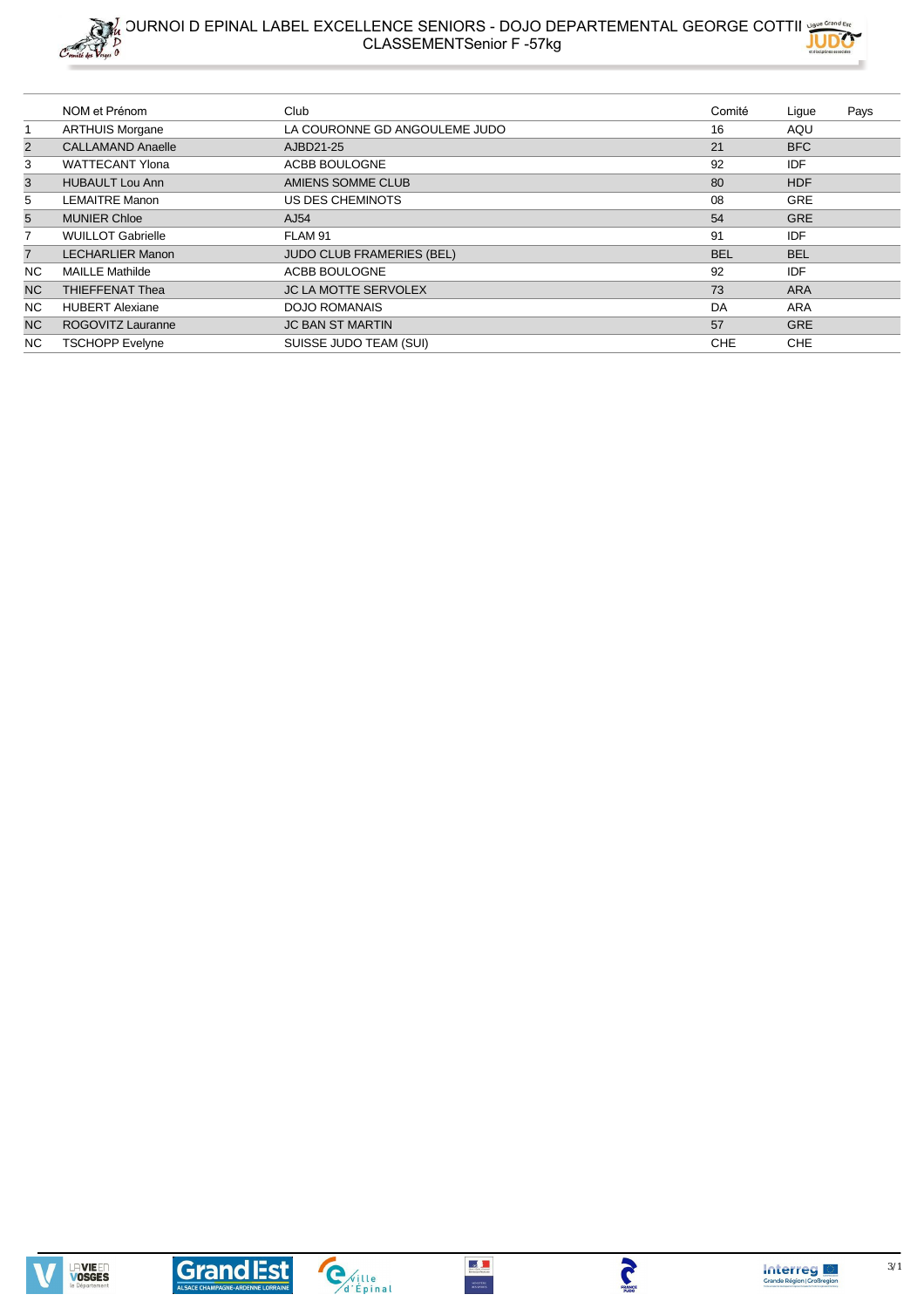



|                | NOM et Prénom                | Club                           | Comité     | Ligue       | Pays |
|----------------|------------------------------|--------------------------------|------------|-------------|------|
|                | <b>SAINT ETIENNE Perrine</b> | EURE JUDO                      | 27         | <b>NOR</b>  |      |
| $\overline{2}$ | <b>RAUZIER Fantine</b>       | <b>J.C.MAISONS ALFORT</b>      | 94         | <b>IDF</b>  |      |
| 3              | <b>CAILLON Alexia</b>        | <b>J.C.MAISONS ALFORT</b>      | 94         | <b>IDF</b>  |      |
| 3              | <b>DULONG Marjorie</b>       | ALLIANCE JUDO LIMOGES          | 87         | AQU         |      |
| 5              | <b>GRUMIAUX Cosima</b>       | <b>JC IPPON SOIGNIES (BEL)</b> | <b>BEL</b> | <b>BEL</b>  |      |
| 5              | <b>PONCET Charlotte</b>      | <b>JC DE L EST LYONNAIS</b>    | 69         | <b>ARA</b>  |      |
| $\overline{7}$ | <b>HORVAIS Melanie</b>       | ACBB BOULOGNE                  | 92         | <b>IDF</b>  |      |
| $\overline{7}$ | <b>TISON Marilie</b>         | <b>JC COULOMMIERS</b>          | 77         | <b>IDF</b>  |      |
| NC.            | <b>HARACHI Nouhaila</b>      | ACBB BOULOGNE                  | 92         | <b>IDF</b>  |      |
| <b>NC</b>      | <b>DUVIVIER Marie Andrea</b> | <b>DOJO ROMANAIS</b>           | DA         | <b>ARA</b>  |      |
| NC.            | <b>SCHREIBER Alice</b>       | JC DE SAULXURES-LES-NANCY      | 54         | <b>GRE</b>  |      |
| <b>NC</b>      | <b>LIENGME Marion</b>        | SUISSE JUDO TEAM (SUI)         | <b>CHE</b> | <b>CHE</b>  |      |
| NC.            | <b>GOKMEN Ayse</b>           | NICE JUDO                      | 06         | <b>PACA</b> |      |
| NC             | <b>DONNOT Celine</b>         | <b>PUNCH NANCY</b>             | 54         | <b>GRE</b>  |      |
| NC.            | <b>GUERRY Mathilde</b>       | LE DOJO ALTKIRCH               | 68         | <b>GRE</b>  |      |
| N <sub>C</sub> | <b>AUGUSTIN Carla</b>        | <b>JUDO HERMEE (BEL)</b>       | <b>BEL</b> | <b>BEL</b>  |      |









 $MNSITAL  
DS KOMTS$ 

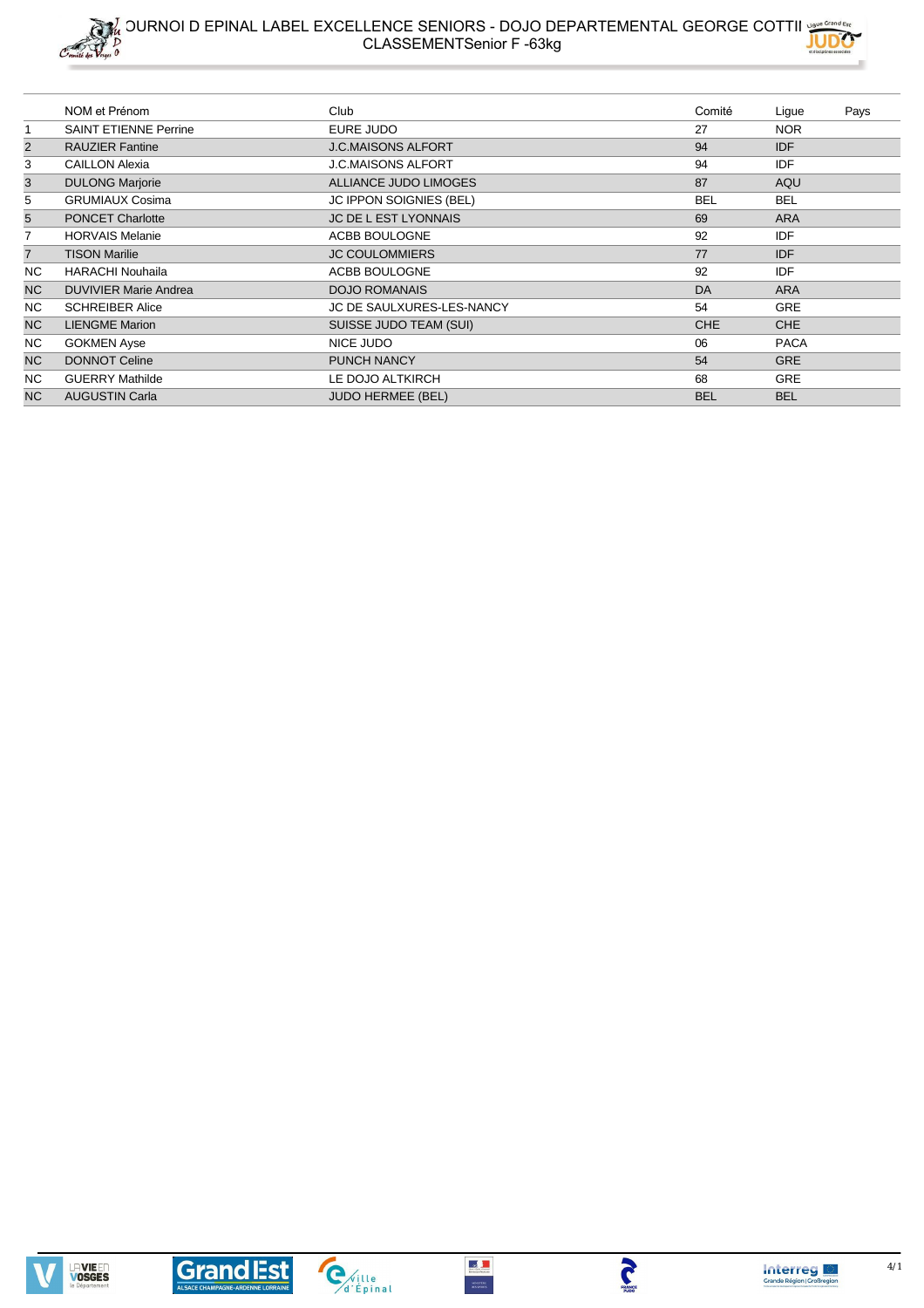



|                | NOM et Prénom                 | Club                           | Comité | Lique      | Pays |
|----------------|-------------------------------|--------------------------------|--------|------------|------|
|                | <b>BELGACEM Nour El Houda</b> | ALLIANCE JUDO LIMOGES          | 87     | AQU        |      |
| $\overline{2}$ | <b>DUPONT Lauriane</b>        | AJ54                           | 54     | <b>GRE</b> |      |
| 3              | <b>HORLAVILLE Yasmine</b>     | EURE JUDO                      | 27     | <b>NOR</b> |      |
| 3              | <b>JARROT Lucie</b>           | ACBB BOULOGNE                  | 92     | <b>IDF</b> |      |
| 5              | <b>HABERSTOCK Laura</b>       | JUDO CLUB DE PONTAULT COMBAULT | 77     | IDF        |      |
| 5              | <b>VIZZAVONA Laetitia</b>     | ACBB BOULOGNE                  | 92     | <b>IDF</b> |      |
|                | <b>VAROQUIER Amandine</b>     | <b>JUDO CLUB JUNIVILLE</b>     | 08     | <b>GRE</b> |      |
| $\overline{7}$ | <b>ALBUQUERQUE Dorine</b>     | <b>JUDO CLUB THIONVILLE</b>    | 57     | <b>GRE</b> |      |
| NC.            | <b>AUBRY Sabrina</b>          | <b>JUDO CLUB BRUYERES</b>      | 88     | <b>GRE</b> |      |
| NC.            | <b>SPOHR Clara</b>            | ALSACE NORD JUDO               | 67     | <b>GRE</b> |      |
| NC.            | GOS Daphne                    | <b>JJC LUXEMBOURG (LUX)</b>    | LUX    | <b>LUX</b> |      |









 $MNSITAL  
DS KOMTS$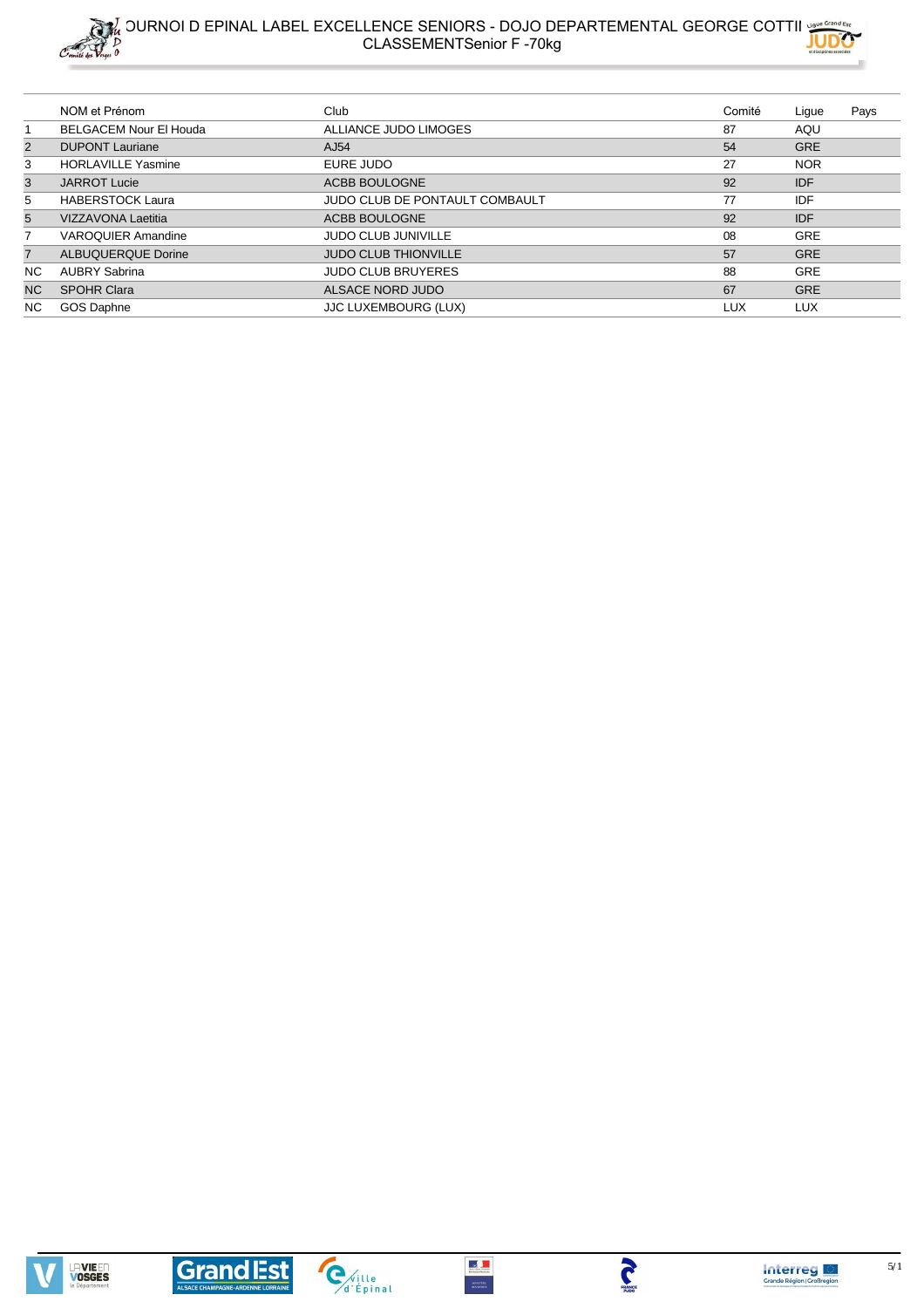



|                | NOM et Prénom           | Club                     | Comité | Ligue      | Pays |
|----------------|-------------------------|--------------------------|--------|------------|------|
|                | DELAHAIE Laurine        | ACBB BOULOGNE            | 92     | IDF        |      |
|                | 2 BRUSTEL Lou Anne      | ACBB BOULOGNE            | 92     | <b>IDF</b> |      |
|                | 3 LE FE Melanie         | <b>J.C.ORGEVAL REIMS</b> | 51     | GRE        |      |
| $\overline{4}$ | <b>BOUCHER Amandine</b> | CENTRE JUDO DE FORBACH   | 57     | <b>GRE</b> |      |
|                | 5 CHOPPIN Camille       | FUJI YAMA CLUB           | 69     | ARA        |      |







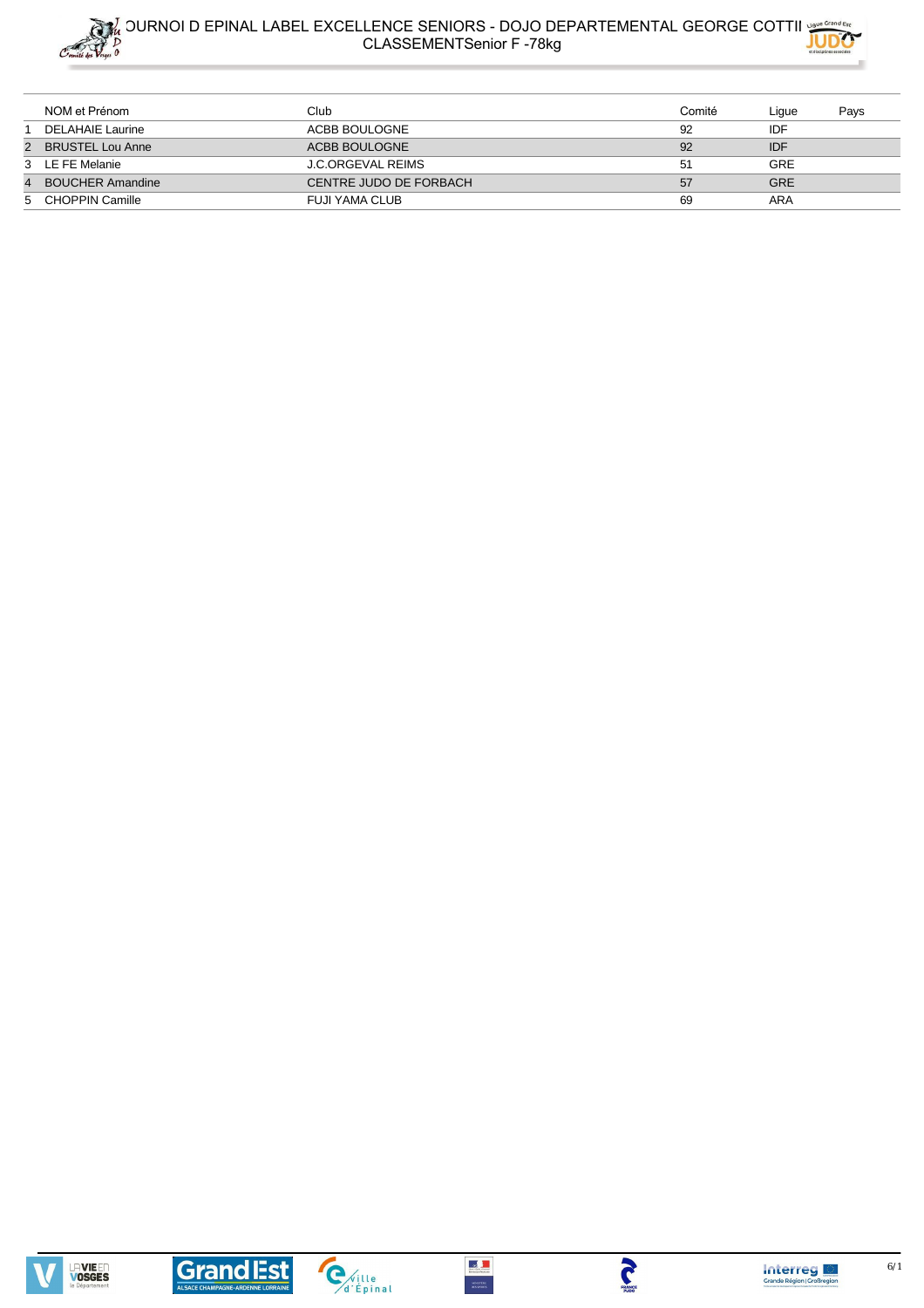









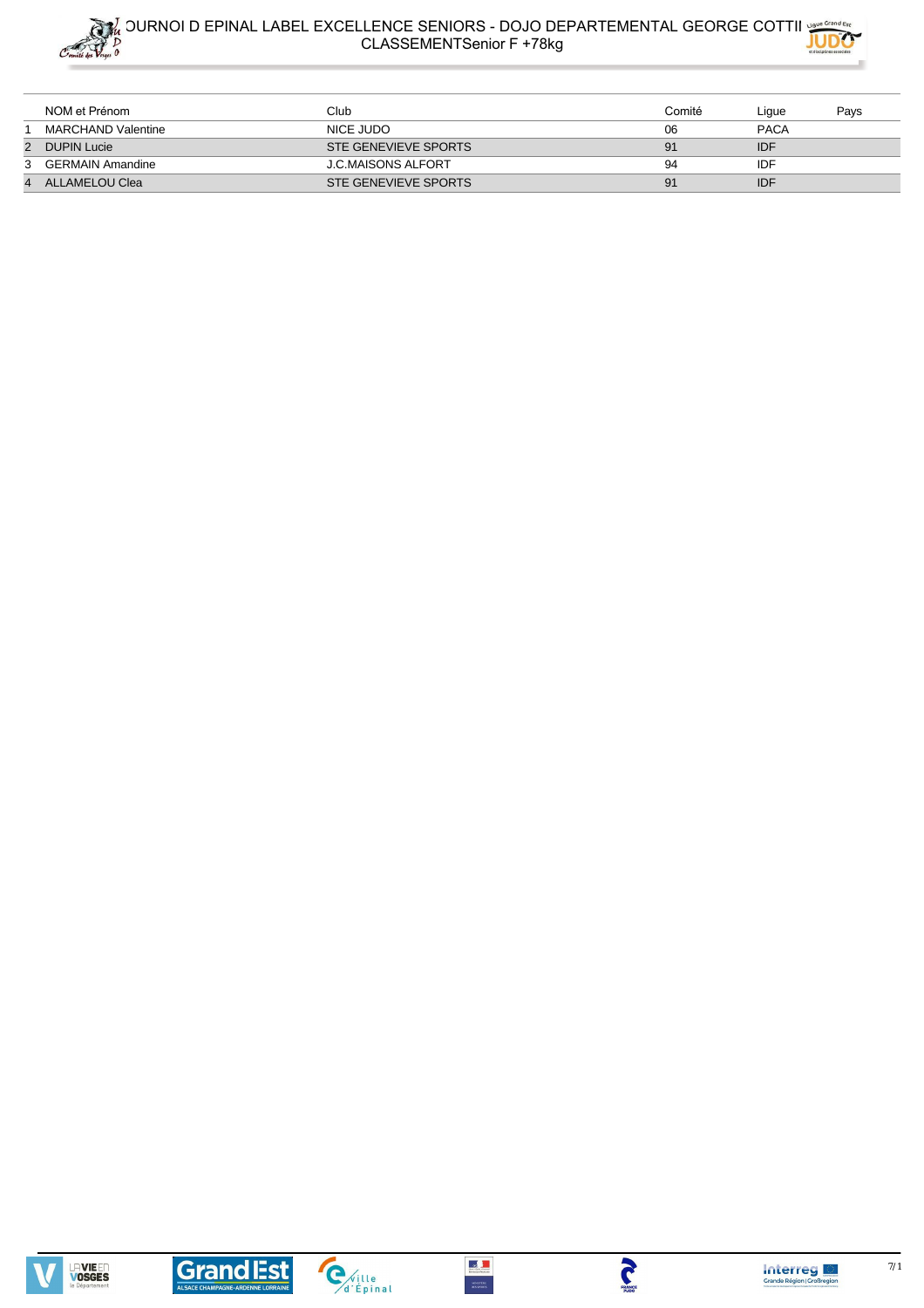



|                | NOM et Prénom             | Club                       | Comité     | Ligue       | Pays |
|----------------|---------------------------|----------------------------|------------|-------------|------|
|                | <b>LEMAIRE Thomas</b>     | NICE JUDO                  | 06         | <b>PACA</b> |      |
| $\overline{c}$ | <b>GAUCH David</b>        | SUISSE JUDO TEAM (SUI)     | CHE        | <b>CHE</b>  |      |
| 3              | <b>WONB Janson</b>        | KENAMJU HAARLEM (NED)      | <b>NLD</b> | <b>NLD</b>  |      |
| $\mathsf 3$    | <b>MERDIN Emile</b>       | TOP NIVEAU TOURNOI (BEL)   | <b>BEL</b> | <b>BEL</b>  |      |
| 5              | <b>GHALIB Mouhammad</b>   | <b>DOJO CLUB WASQUEHAL</b> | 59         | <b>HDF</b>  |      |
| 5              | <b>CYMBERT Jules</b>      | <b>JUDO CLUB JUNIVILLE</b> | 08         | <b>GRE</b>  |      |
| 7              | <b>RIMBAULT Alexandre</b> | 76 JUDO                    | 76         | <b>NOR</b>  |      |
| $\overline{7}$ | <b>VERGNON Louis-Hugo</b> | <b>DOJO ROMANAIS</b>       | DA         | <b>ARA</b>  |      |
| NC.            | <b>WINKEL Remi</b>        | AJ54                       | 54         | GRE         |      |
| <b>NC</b>      | <b>LEGROS Quentin</b>     | <b>VOSGES JUDO</b>         | 88         | <b>GRE</b>  |      |
| NC.            | DOS SANTOS DANIEL Teu     | <b>J.C.GRD QUEVILLY</b>    | 76         | <b>NOR</b>  |      |
| <b>NC</b>      | DEHAND Yan                | AJBD21-25                  | 21         | <b>BFC</b>  |      |
| NC.            | <b>MUTEL Leo</b>          | <b>J.C.GRD QUEVILLY</b>    | 76         | <b>NOR</b>  |      |
| NC.            | <b>GELLY Antoine</b>      | AJBD21-25                  | 21         | <b>BFC</b>  |      |
| NC.            | <b>GERARD Hugo</b>        | AJ54                       | 54         | <b>GRE</b>  |      |
| <b>NC</b>      | <b>OUHAB Omar</b>         | FREYMING MERLEBACH JUDO    | 57         | <b>GRE</b>  |      |
| NC.            | <b>PEREZ Yannick</b>      | AILLY SUR SOMME J.J.T.     | 80         | <b>HDF</b>  |      |
| <b>NC</b>      | <b>HENRY Matthieu</b>     | <b>JUDO CLUB GERARDMER</b> | 88         | <b>GRE</b>  |      |







 $MNSITAL  
DS KOMTS$ 

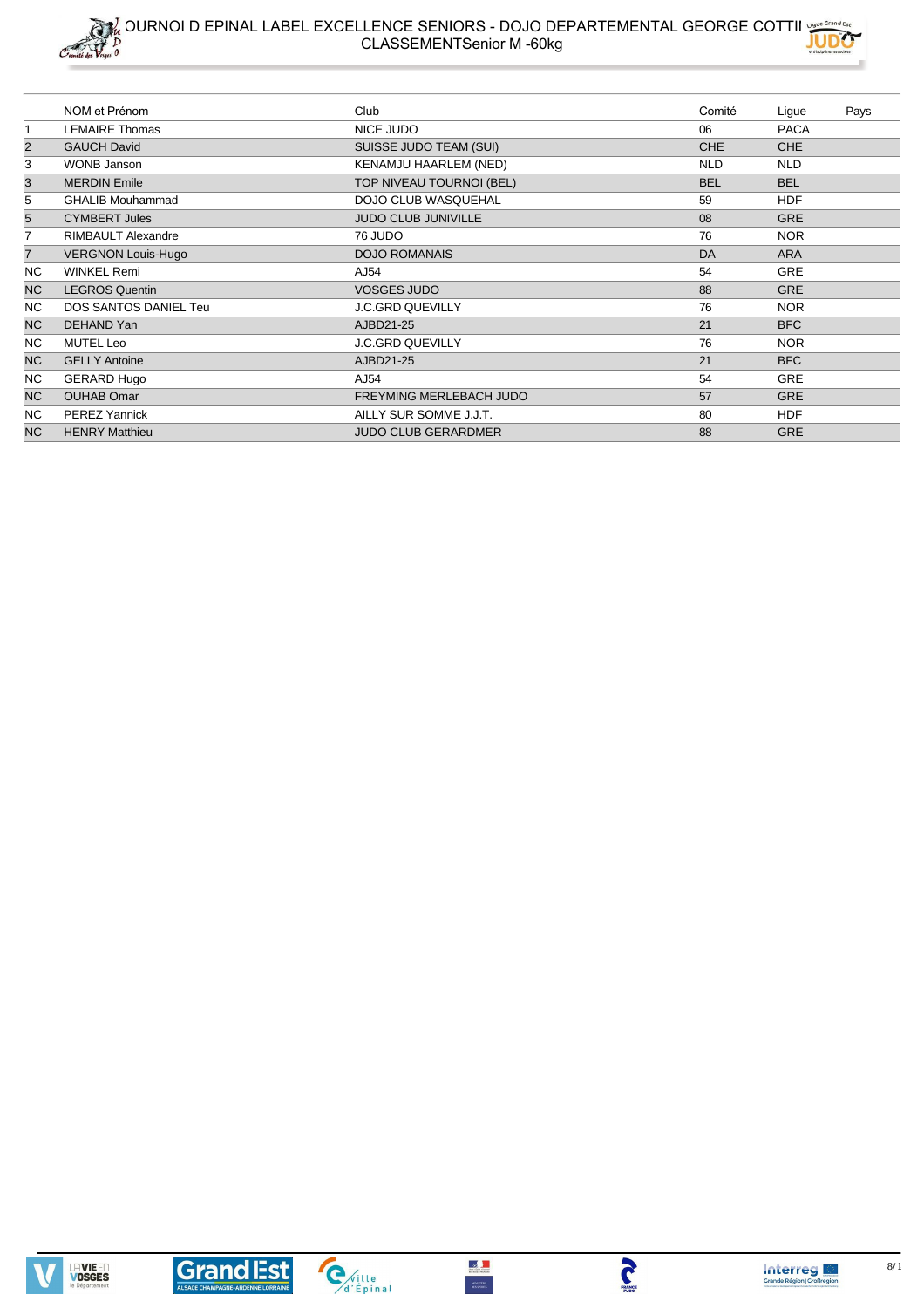

|                | NOM et Prénom                   | Club                                  | Comité     | Ligue      | Pays |
|----------------|---------------------------------|---------------------------------------|------------|------------|------|
| $\mathbf{1}$   | <b>DUPONT Antoine</b>           | <b>ARTS MARTIAUX CONDE</b>            | 59         | <b>HDF</b> |      |
| $\overline{2}$ | <b>MICHELANGELI Francois</b>    | A.M ASNIERES                          | 92         | <b>IDF</b> |      |
| 3              | <b>COSSEZ Quentin</b>           | C.P.B. RENNES                         | 35         | <b>BRE</b> |      |
| 3              | <b>LAVERGNE Adrian</b>          | <b>JC COULOMMIERS</b>                 | 77         | <b>IDF</b> |      |
| 5              | <b>LECLERC James</b>            | <b>DOJO MARITIME</b>                  | 76         | <b>NOR</b> |      |
| 5              | <b>HAMADI Riwane</b>            | A J A PARIS XX                        | 75         | <b>IDF</b> |      |
| 7              | SIMONNET Hugo                   | ACBB BOULOGNE                         | 92         | IDF        |      |
| $\overline{7}$ | PASI Bel-Air                    | <b>SUCY JUDO</b>                      | 94         | <b>IDF</b> |      |
| NC             | <b>MOREAU Romain</b>            | U. JUDO BRIVE CORREZE LIMOUSIN        | 19         | AQU        |      |
| <b>NC</b>      | <b>GROSSI Matteo</b>            | <b>STE GENEVIEVE SPORTS</b>           | 91         | <b>IDF</b> |      |
| NC             | WAIZENEGGER John                | SUISSE JUDO TEAM (SUI)                | <b>CHE</b> | CHE        |      |
| <b>NC</b>      | <b>GERARD Tanguy</b>            | JUDO CLUB JUNIVILLE                   | 08         | <b>GRE</b> |      |
| <b>NC</b>      | <b>MAIRE Corentin</b>           | LE DOJO ALTKIRCH                      | 68         | <b>GRE</b> |      |
| <b>NC</b>      | <b>BALAGUE Remi</b>             | <b>SUCY JUDO</b>                      | 94         | <b>IDF</b> |      |
| NC             | <b>VOITURIER Hugo</b>           | AILLY SUR SOMME J.J.T.                | 80         | <b>HDF</b> |      |
| <b>NC</b>      | <b>ROUSSELET Eric</b>           | <b>SUCY JUDO</b>                      | 94         | <b>IDF</b> |      |
| NC             | <b>LETORDS Jimmy</b>            | <b>SUCY JUDO</b>                      | 94         | IDF        |      |
| <b>NC</b>      | <b>SOLH Marwane</b>             | U. JUDO BRIVE CORREZE LIMOUSIN        | 19         | AQU        |      |
| ΝC             | <b>DEZETTER Michel</b>          | <b>SUCY JUDO</b>                      | 94         | IDF        |      |
| <b>NC</b>      | <b>DUQUENNE Quentin</b>         | <b>JC CHILLY MAZARIN MORANGIS</b>     | 91         | <b>IDF</b> |      |
| NC             | <b>MECHITOUA Uthman</b>         | FREYMING MERLEBACH JUDO               | 57         | <b>GRE</b> |      |
| <b>NC</b>      | <b>CABARET Lilian</b>           | AJBD21-25                             | 21         | <b>BFC</b> |      |
| NC             | <b>WERNER Ylann</b>             | J.C.VERNY                             | 57         | GRE        |      |
| <b>NC</b>      | <b>TAJ Zouhir</b>               | AJBD21-25                             | 21         | <b>BFC</b> |      |
| NC             | COQUILLAT Louis-Arthur          | PUNCH NANCY                           | 54         | <b>GRE</b> |      |
| <b>NC</b>      | <b>MAUVAIS Corentin</b>         | <b>ACS PEUGEOT MULHOUSE</b>           | 68         | <b>GRE</b> |      |
| NC             | <b>BOURGUIGNON Dany</b>         | <b>JUDO OISE PICARDIE</b>             | 60         | <b>HDF</b> |      |
| <b>NC</b>      | <b>STAUB Hugo</b>               | AJ54                                  | 54         | <b>GRE</b> |      |
| NC             | <b>DELAHAYE Thibaut</b>         | <b>JSC MUSSIPONTAIN</b>               | 54         | <b>GRE</b> |      |
| NC.            | <b>BIELAIRE Cedric</b>          | <b>J.C.MAISONS ALFORT</b>             | 94         | <b>IDF</b> |      |
| ΝC             | <b>BATHELIER Hugo</b>           | AJ54                                  | 54         | <b>GRE</b> |      |
| <b>NC</b>      | <b>MAUBE HUET Evan Francois</b> | J.C. EPINAL                           | 88         | <b>GRE</b> |      |
| NC             | <b>LEBOUC Jules</b>             | J.C.VERNY                             | 57         | <b>GRE</b> |      |
| <b>NC</b>      | <b>DIOP Meissa</b>              | ARTS MARTIAUX COLMAR                  | 68         | <b>GRE</b> |      |
| NC             | <b>FERREIRA Thomas</b>          | <b>JUDO AMIENS METROPOLE PICARDIE</b> | 80         | <b>HDF</b> |      |
| <b>NC</b>      | <b>MOTESCU Matthieu</b>         | <b>STADE CLERMONTOIS</b>              | 63         | <b>ARA</b> |      |
| NC             | <b>GRINA Dylan</b>              | SPORTING MARNAVAL CL                  | 52         | GRE        |      |
| <b>NC</b>      | <b>SPENLE Francois</b>          | <b>FUJI YAMA CLUB</b>                 | 69         | <b>ARA</b> |      |
| ΝC             | FAUCHER Hugo                    | U. JUDO BRIVE CORREZE LIMOUSIN        | 19         | AQU        |      |
| NC.            | <b>ROGNON Matteo</b>            | <b>ACS PEUGEOT MULHOUSE</b>           | 68         | GRE        |      |
| NC.            | <b>BREGEON Antoine</b>          | FLAM 91                               | 91         | IDF        |      |
| <b>NC</b>      | <b>REYDEL Thomas</b>            | ARTS MARTIAUX CONDE                   | 59         | <b>HDF</b> |      |
| NС             | <b>VOLLE Alexandre</b>          | JC LA MOTTE SERVOLEX                  | 73         | ARA        |      |
| <b>NC</b>      | <b>GUINET Tristan</b>           | ASPTT METZ JUDO                       | 57         | <b>GRE</b> |      |
| NC.            | REGNAULT Benjamin               | AJBD21-25                             | 21         | <b>BFC</b> |      |





**TANGE**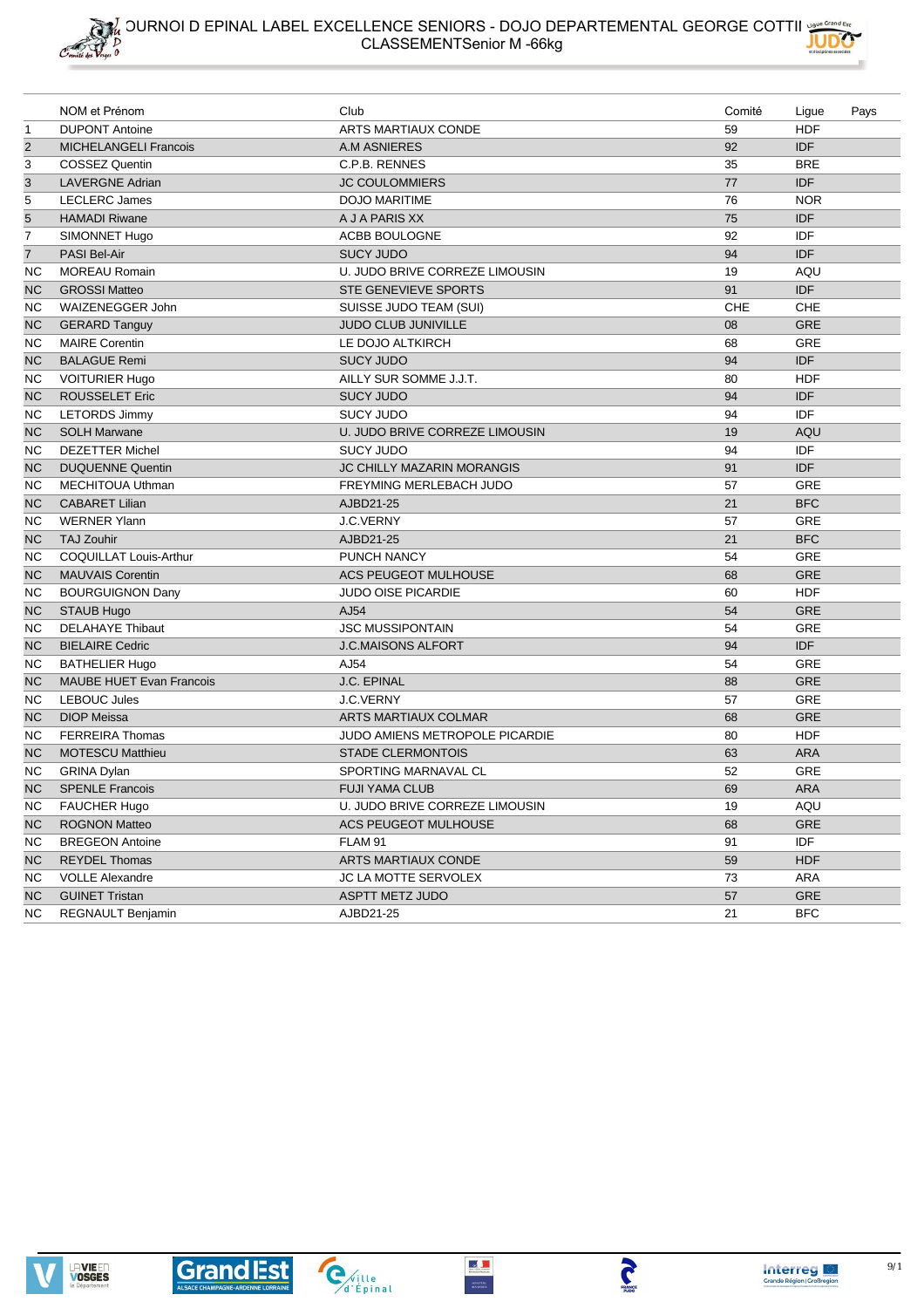









 $\mathbb{Z}$ 



S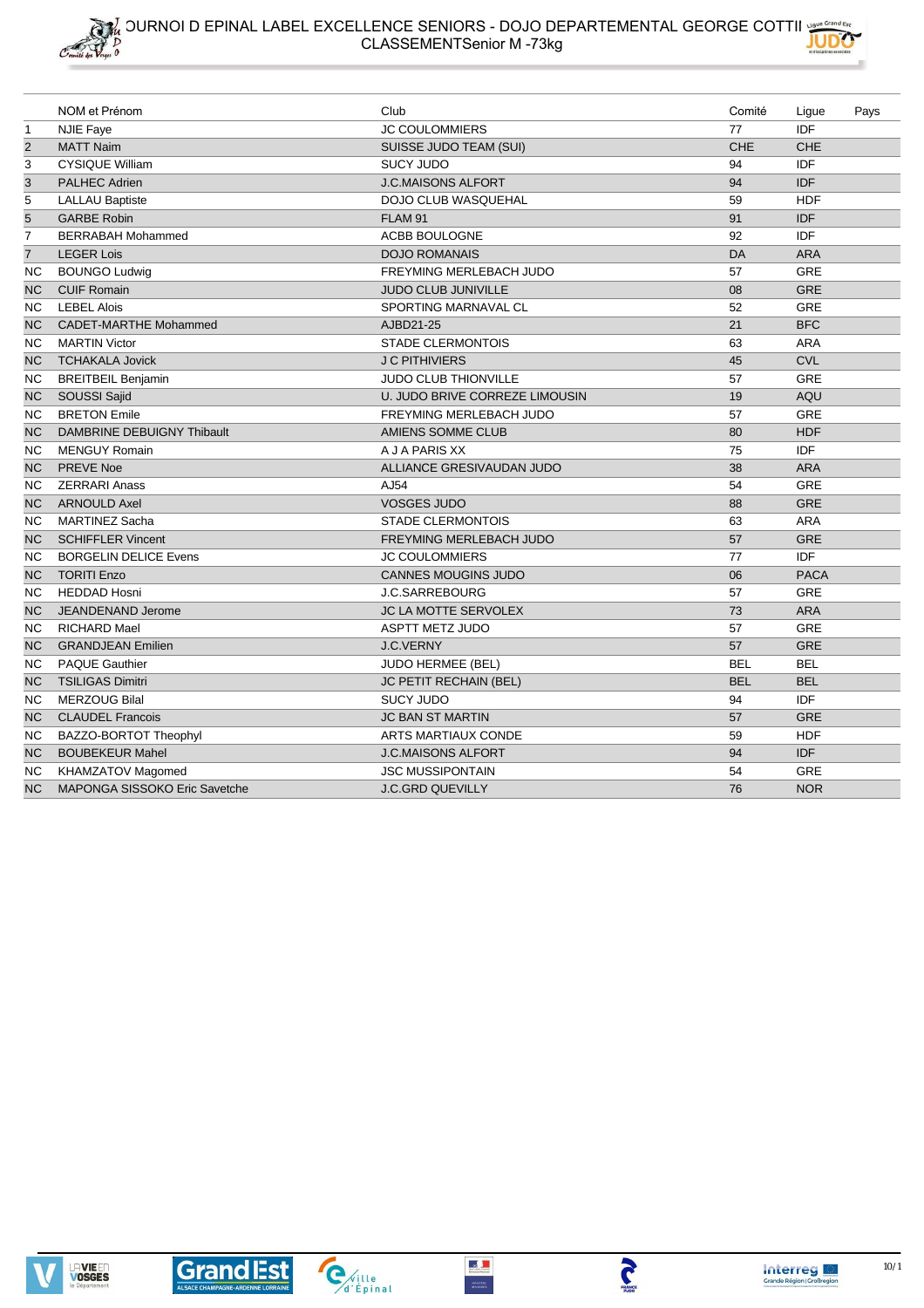

|                | NOM et Prénom               | Club                               | Comité     | Ligue      | Pays |
|----------------|-----------------------------|------------------------------------|------------|------------|------|
| $\mathbf{1}$   | <b>LOIODICE Nicolas</b>     | FLAM 91                            | 91         | IDF        |      |
| $\overline{2}$ | <b>DUMAS Bastien</b>        | <b>STADE CLERMONTOIS</b>           | 63         | <b>ARA</b> |      |
| 3              | <b>ALLICHE Sabri</b>        | ACBB BOULOGNE                      | 92         | <b>IDF</b> |      |
| 3              | <b>RAMMANT Gaetan</b>       | <b>JC TOP NIVEAU TOURNAI (BEL)</b> | <b>BEL</b> | <b>BEL</b> |      |
| 5              | <b>TAMA Anthony</b>         | <b>CSM CLAMART</b>                 | 92         | IDF        |      |
| $\overline{5}$ | <b>BOUROUAHA Jessym</b>     | JC DE L EST LYONNAIS               | 69         | <b>ARA</b> |      |
| $\overline{7}$ | <b>BELGACEM Nidhal</b>      | U. JUDO BRIVE CORREZE LIMOUSIN     | 19         | AQU        |      |
| $\overline{7}$ | <b>SAID Noureddine</b>      | <b>DOJO ROMANAIS</b>               | DA         | <b>ARA</b> |      |
| <b>NC</b>      | <b>ISARNO Sebastien</b>     | ACBB BOULOGNE                      | 92         | IDF        |      |
| <b>NC</b>      | <b>JARNO Yohann</b>         | <b>J.C.SARREBOURG</b>              | 57         | <b>GRE</b> |      |
| NC.            | <b>WIECZOREK Mathis</b>     | DOJO CLUB WASQUEHAL                | 59         | <b>HDF</b> |      |
| <b>NC</b>      | <b>BARE Thomas</b>          | <b>US DES CHEMINOTS</b>            | 08         | <b>GRE</b> |      |
| NC.            | <b>ZEMALI Marouane</b>      | <b>STADE CLERMONTOIS</b>           | 63         | <b>ARA</b> |      |
| <b>NC</b>      | LE FE Thomas                | <b>J.C.ORGEVAL REIMS</b>           | 51         | <b>GRE</b> |      |
| NC.            | <b>VINCENT Valentin</b>     | <b>REMIREMONT JUDO</b>             | 88         | <b>GRE</b> |      |
| <b>NC</b>      | <b>TYBURN William</b>       | JUDO CLUB DE WISSEMBOURG           | 67         | <b>GRE</b> |      |
| NC.            | <b>WABLE Charly</b>         | <b>SUCY JUDO</b>                   | 94         | IDF        |      |
| <b>NC</b>      | <b>FEJR Amine</b>           | AJBD21-25                          | 21         | <b>BFC</b> |      |
| NС             | <b>LICHTLE Simon</b>        | STRASBOURG UNIV.CLUB               | 67         | <b>GRE</b> |      |
| <b>NC</b>      | <b>MORELLE Corentin</b>     | <b>DOJO CLUB WASQUEHAL</b>         | 59         | <b>HDF</b> |      |
| NC.            | <b>BERTOLASO Simon</b>      | J.C.VERNY                          | 57         | <b>GRE</b> |      |
| <b>NC</b>      | <b>MANSITA Adama-Junior</b> | <b>SUCY JUDO</b>                   | 94         | <b>IDF</b> |      |
| NC.            | <b>FERRIER Jason</b>        | AJBD21-25                          | 21         | <b>BFC</b> |      |
| <b>NC</b>      | SOULEIMANOV loussoup        | <b>J.C.SARREBOURG</b>              | 57         | <b>GRE</b> |      |
| <b>NC</b>      | <b>DIENG Maxence</b>        | <b>DOJO REMOIS</b>                 | 51         | <b>GRE</b> |      |
| <b>NC</b>      | <b>TOUNA Yves Michel</b>    | FREYMING MERLEBACH JUDO            | 57         | <b>GRE</b> |      |
| ΝC             | <b>MARNE Pierre</b>         | SPORTING MARNAVAL CL               | 52         | <b>GRE</b> |      |
| <b>NC</b>      | <b>DELATTE Morgan</b>       | <b>ACS PEUGEOT MULHOUSE</b>        | 68         | <b>GRE</b> |      |
| ΝC             | LEFEVRE Thomas              | <b>JUDO OISE PICARDIE</b>          | 60         | <b>HDF</b> |      |
| <b>NC</b>      | <b>LELEUX Noa</b>           | <b>HAUCOURT JUDO</b>               | 54         | <b>GRE</b> |      |
| ΝC             | ROUSSEAU Bastien            | J.C. EPINAL                        | 88         | <b>GRE</b> |      |
| <b>NC</b>      | <b>TSILIGAS Antoine</b>     | JC PETIT RECHAIN (BEL)             | <b>BEL</b> | <b>BEL</b> |      |
| ΝC             | <b>JOHANN Nicolas</b>       | <b>JC BAN ST MARTIN</b>            | 57         | <b>GRE</b> |      |
| <b>NC</b>      | <b>LIBERT Tom</b>           | <b>A.M ASNIERES</b>                | 92         | <b>IDF</b> |      |
| <b>NC</b>      | <b>KOSCIELAK lan</b>        | <b>ACS PEUGEOT MULHOUSE</b>        | 68         | <b>GRE</b> |      |
| <b>NC</b>      | <b>IOSIF Tony Stefan</b>    | <b>J.C.GRD QUEVILLY</b>            | 76         | <b>NOR</b> |      |
| <b>NC</b>      | <b>VAN HEEST Justin</b>     | KENAMJU HAARLEM (NED)              | <b>NLD</b> | <b>NLD</b> |      |
| <b>NC</b>      | <b>OVIS Clement</b>         | <b>J.C.VERNY</b>                   | 57         | <b>GRE</b> |      |







**TANGE** 

 $\begin{array}{c}\n\bullet \\
\bullet \\
\text{wence} \\
\text{msoom}\n\end{array}$ 

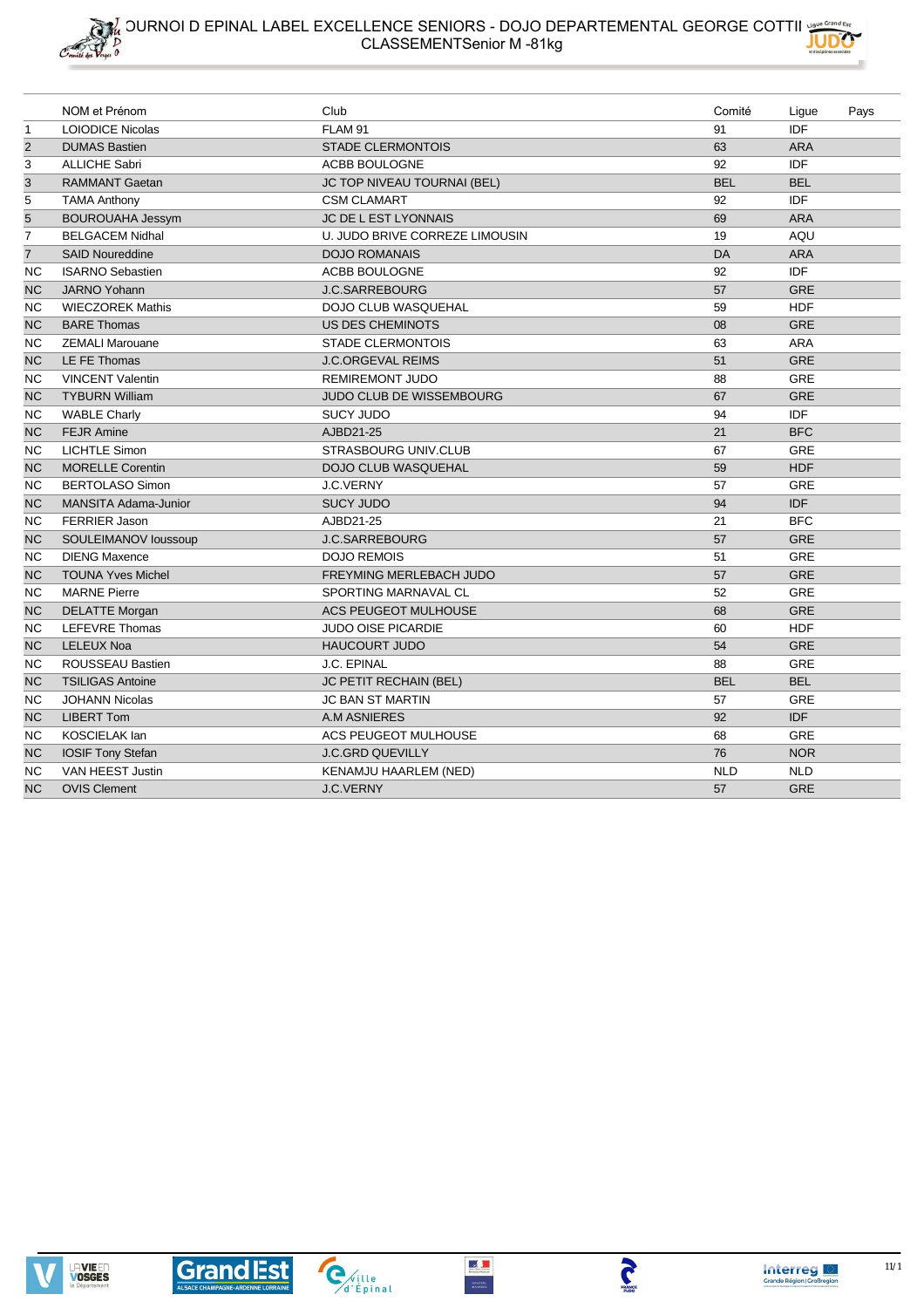



|                | NOM et Prénom                | Club                           | Comité     | Ligue       | Pays |
|----------------|------------------------------|--------------------------------|------------|-------------|------|
| 1              | L HERBIER Teo                | <b>JUDO CLUB JUNIVILLE</b>     | 08         | <b>GRE</b>  |      |
| $\overline{2}$ | <b>HUILLET Lucas</b>         | A J A PARIS XX                 | 75         | IDF         |      |
| 3              | <b>MAGNE Anthony</b>         | <b>J.C.MAISONS ALFORT</b>      | 94         | IDF         |      |
| 3              | <b>FORTHOFFER Pierre</b>     | <b>J.C.ORGEVAL REIMS</b>       | 51         | <b>GRE</b>  |      |
| 5              | <b>BESLEAGA Joseph</b>       | NICE JUDO                      | 06         | <b>PACA</b> |      |
| 5              | VAN DER VELD Loek            | <b>KENAMJU HAARLEM (NED)</b>   | <b>NLD</b> | <b>NLD</b>  |      |
|                | ZIMBERLIN Julien             | <b>J.C.SARREBOURG</b>          | 57         | <b>GRE</b>  |      |
| 7              | ZABOUBI Mohamed-Amine        | <b>JC DE L EST LYONNAIS</b>    | 69         | <b>ARA</b>  |      |
| NC.            | ALEROEV Islam                | <b>FUJI YAMA CLUB</b>          | 69         | ARA         |      |
| <b>NC</b>      | <b>BONNET Gwendal</b>        | GUC-JCG                        | 38         | <b>ARA</b>  |      |
| NC.            | <b>LEVISTRE Pierre</b>       | EURE JUDO                      | 27         | NOR.        |      |
| <b>NC</b>      | <b>CHIALTI Haitam</b>        | <b>FREYMING MERLEBACH JUDO</b> | 57         | <b>GRE</b>  |      |
| NC.            | <b>HEMMER Quentin</b>        | AJ54                           | 54         | <b>GRE</b>  |      |
| NC             | <b>BORGELIN DELICE Edens</b> | <b>JC COULOMMIERS</b>          | 77         | IDF         |      |
| NC.            | DRAMMEH Abdoul-Radir         | <b>DOJO REMOIS</b>             | 51         | <b>GRE</b>  |      |
| NC             | <b>BARBIAN Yannis</b>        | FREYMING MERLEBACH JUDO        | 57         | <b>GRE</b>  |      |
| NC.            | <b>LEBEL Gwendal</b>         | SPORTING MARNAVAL CL           | 52         | <b>GRE</b>  |      |







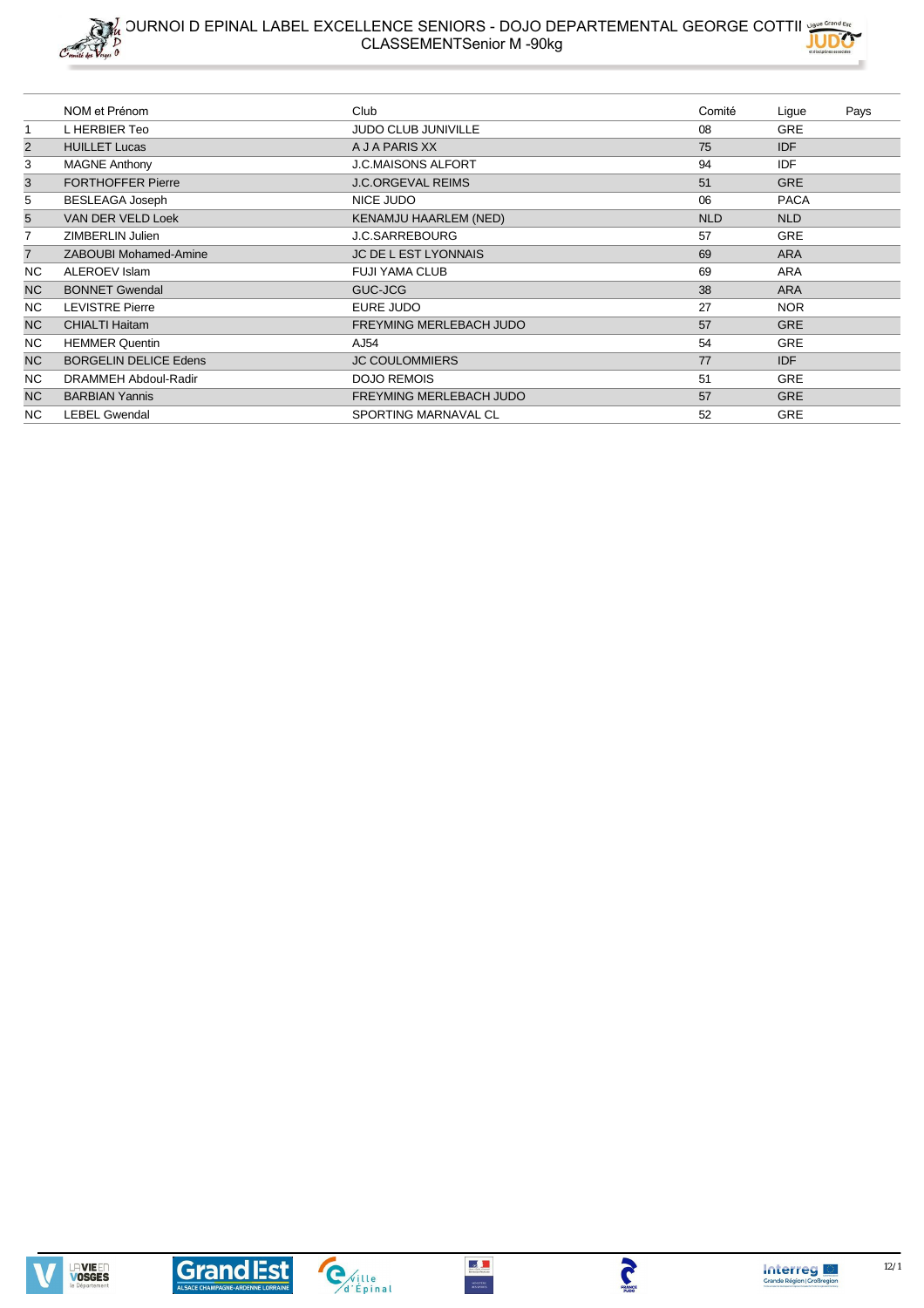



|                | NOM et Prénom           | Club                           | Comité | Lique      | Pays |
|----------------|-------------------------|--------------------------------|--------|------------|------|
|                | <b>CERISIER Amaury</b>  | FLAM 91                        | 91     | IDF        |      |
| 2              | <b>LOMIDZE Luka</b>     | JUDO AMIENS METROPOLE PICARDIE | 80     | <b>HDF</b> |      |
| 3              | GOUJARD Igor            | SPORTING MARNAVAL CL           | 52     | <b>GRE</b> |      |
| 3              | <b>BOUCHKARA Khamis</b> | <b>JC DE L EST LYONNAIS</b>    | 69     | <b>ARA</b> |      |
| 5              | <b>NJIKE Erwann</b>     | <b>J.C.GRD QUEVILLY</b>        | 76     | <b>NOR</b> |      |
| 5              | <b>HAMDAOUI Rayane</b>  | <b>BOLD ACADEMY JUDO</b>       | 95     | <b>IDF</b> |      |
|                | <b>MIREDIN Frederic</b> | <b>RED STAR C.MONTREUIL</b>    | 93     | <b>IDF</b> |      |
| $\overline{7}$ | <b>GBETIBOUO Marcus</b> | FLAM 91                        | 91     | <b>IDF</b> |      |
| NC.            | ROOS Sebastien          | ALSACE NORD JUDO               | 67     | <b>GRE</b> |      |
| <b>NC</b>      | <b>LANDRY Idris</b>     | <b>JUDO CLUB RESSONTOIS</b>    | 60     | <b>HDF</b> |      |
| NC.            | <b>ROUX Anthony</b>     | U. JUDO BRIVE CORREZE LIMOUSIN | 19     | AQU        |      |